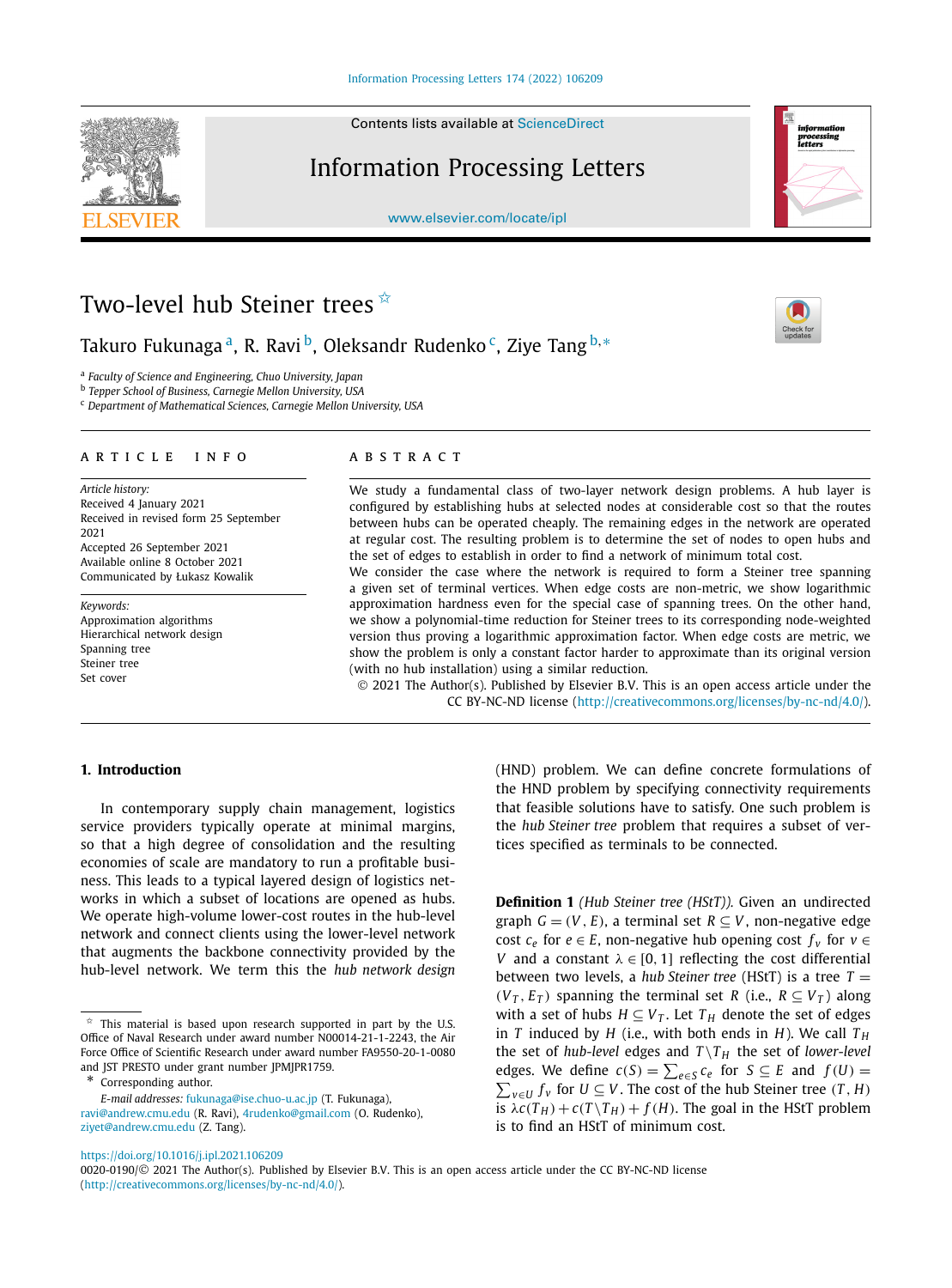<span id="page-1-0"></span>When *G* is a complete graph and the edge costs *c* satisfy the triangle inequality (i.e.,  $c_{xy} + c_{yz} \geq c_{xy}$  for all  $x, y, z \in V$ ), then we say that we have an instance of a *metric* HStT problem. Otherwise, we have an instance of the non-metric HstT.

**Definition 2** *(Hub spanning tree (HST)).* The *hub spanning tree* (HST) problem is a special case of the HStT problem where the terminal set  $R = V$ .

We note that several two-level network design problems have been studied actively; e.g., access network design [[1](#page-4-0)–[3](#page-4-0)], buy-at-bulk network design [[4–](#page-4-0)[9\]](#page-5-0), hub location problem [[10](#page-5-0),[11](#page-5-0)], and location routing problem [\[12,13](#page-5-0)]. These problems and the HStT problem are closely related, but they differ in several aspects. For example, the existence of hubs is not considered or more complex connectivity is required in them. The HStT problem is simple, but captures an essential part of two-level network design that is as yet unstudied. Our contributions in this paper are summarized as follows.

- 1. We show NP-hardness and logarithmic approximation hardness of the HST problem by reductions from the set cover problem in Section 2. Since the HST problem is a special case of the HStT problem, the same results hold for the latter.
- 2. For the non-metric HStT problem in Section [3](#page-2-0), we show a polynomial-time reduction to the nodeweighted Steiner tree problem. This implies an 2 log |*R*| approximation algorithm for this case.
- 3. For the metric HStT problem in Section [4](#page-3-0), we show a polynomial-time reduction to the original version of the Steiner tree problem (with no hub installation). This implies a constant-factor approximation algorithm.

# **2. Hardness of hub spanning tree problem**

In this section, we prove hardness results for the HST problem by reducing from the set cover problem. Similar reductions have been used in several related network design problems (e.g., [\[14–16\]](#page-5-0)).

**Definition 3** *(Set cover).* Let  $S_1, \ldots, S_n$  be arbitrary subsets on a ground set of elements *x*1*,..., xt*. The set cover problem is to find a minimum cardinality set of subsets whose union is the set of all elements.

The following hardness of approximation result for the set cover problem is due to Dinur and Steurer [\[17\]](#page-5-0).

**Theorem 2.1** ([\[17\]](#page-5-0)). For every  $\delta > 0$ , *it is NP-hard to approximate the set cover problem to within*  $(1 - \delta)$  *lnn, where n is the size of the instance.*

Our hardness results presented in this section repeatedly use the following reduction from the set cover problem.



**Fig. 1.** An illustration of the reduction. The cost of a solid (dashed, resp.) edge is zero (*β*, resp).

**Reduction 1.** We construct an undirected weighted graph  $G = (V, E)$  as follows: create a node  $v_{S_i}$  for each set  $S_i$ , a vertex  $v_j$  for each element  $x_j$ , and a new vertex  $v_r$  as the root. Let  $A := \{v_{S_i} : i = 1, ..., n\}$  and  $B := \{v_i : j = 1, ..., n\}$ 1,...,*t*}. For each  $v_s \in A$  we create an edge  $(v_r, v_s)$  with cost 0. For each  $v_s \in A$  and  $v_i \in B$  such that  $j \in S$ , we create an edge  $(v_i, v_s)$  with cost  $\beta$  whose value will be set later to achieve desired hardness results. The hub opening cost is one for all vertices in *A* and zero for all others. See Fig. 1 for an illustration.

*Non-metric HST* Based on the above construction, we have the following theorem:

**Theorem 2.2.** For any  $\lambda \in [0, 1)$ , the non-metric HST is NP*hard.*

**Proof.** Set  $\beta > \frac{1}{1-\lambda}$  in Reduction 1. We show that the minimum set cover has cardinality *k* if and only if the optimal HST cost in Reduction 1 is  $k + \lambda \beta t$ , where *t* is the number of elements. Notice this proves the theorem.

Without loss of generality, assume an optimal set cover is  $\{S_j\}_{j=1}^k$ . Our HST is constructed by opening hubs in { $v_r$ }∪{ $v_{S_j}$ }<sup>*k*</sup><sub>j=1</sub>∪*B* and selecting the following set of edges:  ${(v_r, v_{S_i}), (v_{S_i}, v_l) : \forall j = 1, ..., k, l \in S_j}.$  In the resulting HST, a vertex in set *B* is connected to only one vertex in set *A* (breaking ties arbitrarily between a pair of *A* nodes that have edges to it). The resulting HST has cost  $k + \lambda \beta t$ . This shows the minimum cost of the HST problem is less than or equal to  $k + \lambda \beta t$ . Conversely, we claim all edges in the optimal HST between *A* and *B* have both endpoints opened as hubs: suppose not, let  $(v_S, v_l)$  be an edge violating this property. We can alternatively open hubs on both endpoints which incurs a unit hub opening cost and reduces the cost of  $(v_s, v_l)$  by  $(1 - \lambda)\beta > 1$  (this might lead to cost decrease in other edges too), which results in a contradiction. Consequently the set  $S := \{v_S : S \in$ *A* is an opened hub in HST} is a valid set cover. Observe that the edges between *A* and *B* now have cost *βλ* and there are *t* such edges, so we have  $|S| \leq k$ . This shows the minimum set cover has cardinality less than or equal to  $k. \square$ 

Similarly we have the following approximation hardness result.

**Theorem 2.3.** *If there is an α-approximation algorithm for the non-metric HST problem with*  $\lambda = 0$ *, then there is an*  $\alpha$ *approximation algorithm for the set cover problem.*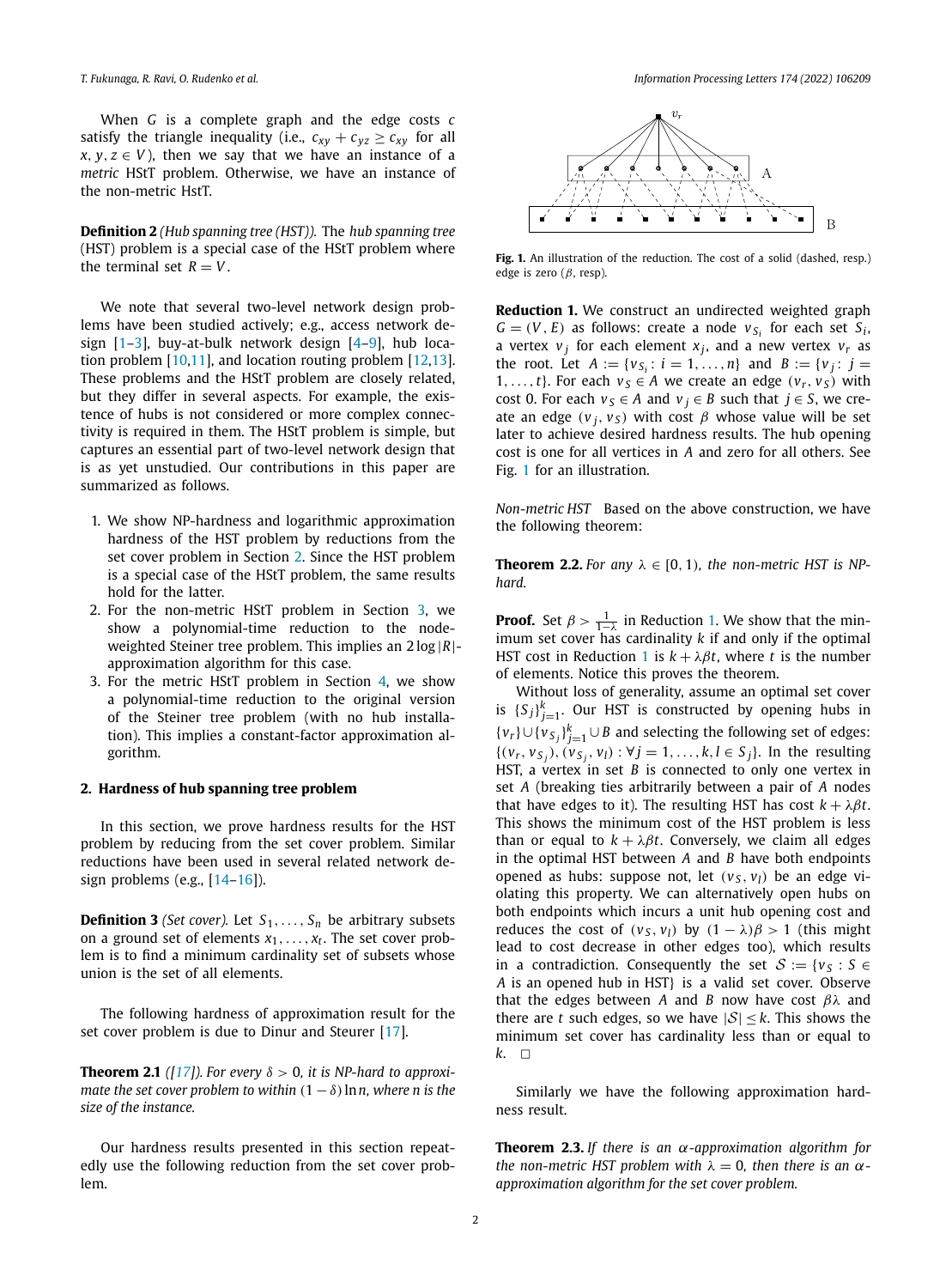<span id="page-2-0"></span>**Proof.** Given a set cover instance with minimum cardinality *k*, we generate the HST instance as in Reduction [1](#page-1-0) with *λ* = 0 and *β* > *αk*. Let *T* be an *α*-approximate solution of this instance. We will prove that every edge in *T* has both endpoints opened as hubs. Suppose not, there exists one edge that is not between two hubs, incurring a cost of at least  $β + (t - 1)βλ = β$  (since  $λ = 0$ ). Since  $β > αk$ , this implies *T* is not an *α*-approximate solution, contradicting our assumption.

Let *k* be the cardinality of a minimum set cover. Next we show the cost of an optimal HST is at most *k*: we can open hubs at the *k* vertices that correspond to the optimal set-cover, whose cost is  $k + \lambda \beta t = k$ . As a result, the cost of *T* is at most *αk*. We can therefore obtain an *α*-approximate set cover solution by selecting those sets opened as hubs.  $\Box$ 

We obtain the following corollary by combining Theorems [2.1](#page-1-0) and [2.3.](#page-1-0)

**Corollary 2.4.** *When*  $\lambda = 0$ *, for any*  $\delta > 0$  *it is NP-hard to approximate the non-metric HST problem within a factor of*  $(1 - \delta) \ln n$ .

*Metric HST* For notational convenience, we shall denote nodes in *A* as *A-nodes* and nodes in *B* as *B-nodes*. We call an *A*-node *selected* if its corresponding set is included in the set cover solution.

**Theorem 2.5.** For any  $\lambda \in (0, 1)$ , the metric HST problem with *uniform hub opening cost is NP-hard.*

**Proof.** We modify Reduction [1](#page-1-0) for the non-metric HST. We assign a unit hub opening cost for every node. Recall that the edge weight between the root and an *A*-node is 0, and the edge weight between an *A*-node and an *B*-node is *β*. We take the metric completion of this graph, i.e., we add all the edges in the complete graph where the cost of an edge is defined as the shortest path length between its two endpoints, based on these edge weights. Recall *t* is the number of elements. We claim that for  $\beta > \max\{\frac{1}{\lambda}, \frac{2}{1-\lambda}\}\$ , the minimum cost of a HST is  $k + t + t\lambda\beta$  if and only if the size of the minimum set cover is *k*.

For the 'if' part, given a set cover of size *k*, we install hubs on all *B*-nodes and selected *A*-nodes. We connect each *A*-node to the root by edge cost 0. We connect each *B*-node to a selected *A*-node which includes that element by paying *λβ*. This gives an HST with cost *k* + *t* + *tλβ*.

For the 'only if' part, since the root and all *A*-nodes are connected by the edges of cost 0, no hub is needed at the root to reduce the edge cost between the root and an *A*node. We will ensure that opened hubs among *A*-nodes exactly represent selected sets. To do so, we need to ensure two things in an optimal HST.

- (I) Each edge between an *A*-node and a *B*-node is an hub-level edge (i.e., hubs are opened on its both endpoints);
- (II) No edge exists between two *A*-nodes, or two *B*-nodes.

A sufficient condition for (I) is  $\beta > \lambda \beta + 2$  where  $\beta$  is the lower-level edge cost for connecting an *B*-node to an *A*node and  $λβ + 2$  is the hub-level edge cost and the hub opening costs of its two end nodes. This condition also implies that, if an edge joining two *B*-nodes is used in the optimal HST, it is the hub-level edge because lowerlevel edges joining two *B*-nodes are of cost at least 2*β* ( $>\beta$   $>\lambda\beta$  + 2). For (II), first notice two *A*-nodes are already connected via the root by two 0-cost edges. Second, under the condition for (I), it is sufficient to have  $2\lambda\beta > \beta\lambda + 1$  where  $2\lambda\beta$  is the cost of the hub-level edges joining two elements-nodes and  $\beta\lambda + 1$  is the cost for connecting a *B*-node to an *A*-node by an hub-level edge by opening a hub on the common *A*-node. To summarize, we need  $\beta > \max\{\frac{1}{\lambda}, \frac{2}{1-\lambda}\}\$  which are the conditions in the claim.  $\Box$ 

# **3. Non-metric hub Steiner tree**

In this section we reduce the HStT problem to the node-weighted Steiner tree problem defined below.

**Definition 4** *(Node-weighted Steiner tree (NWST)).* Let *G* be an undirected graph with nonnegative costs assigned to its nodes and edges. Let  $R \subseteq V$  be a set of terminals. A Steiner tree for *R* in *G* is a connected subgraph of *G* containing all the nodes of *R*. The *node-weighted Steiner tree* (NWST) problem is to find a minimum-cost Steiner tree.

For NWST, Klein and Ravi [[14](#page-5-0)] showed a greedy algorithm which achieves a logarithmic approximation factor.

**Theorem 3.1** *([\[14\]](#page-5-0)). The NWST problem admits a polynomialtime* 2 ln*k-approximation algorithm, where k is the number of terminals.*

Below we present our reduction.

**Reduction 2.** Given an HStT problem as in Definition [1](#page-0-0). We create an NWST instance as follows. Let *V'* and *E'* be the node and edge set of the NWST instance respectively. Let  $c' : E' \to \mathbb{R}^+$  be the edge weight function. For each node *v* ∈ *V* in HStT, we create a pair of nodes  $v_h$ ,  $v_l$ . Let  $V_{\text{hub}} := \{v_h : v \in V\}$  and  $V_{\text{low}} := \{v_l : v \in V\}$ , where *V*hub stands for the 'hub-level nodes' and *V*low for the 'lower-level nodes'. Let  $V' = V_{\text{hub}} \cup V_{\text{low}}$ . Define the set of terminals  $R' := \{v_1 : v \in R\}$ . For each edge  $e = (u, v)$ in HStT, we add to  $E'$  all possible edges between these vertices:  $(u_h, u_l)$ ,  $(v_h, v_l)$ ,  $(u_h, v_h)$ ,  $(u_l, v_l)$ ,  $(u_h, v_l)$ ,  $(u_l, v_h)$ . Edge weights are defined as follows:

$$
c'(u_h, u_l) = c'(v_h, v_l) := 0.
$$
  
\n
$$
c'(u_l, v_l) = c'(u_h, v_l) = c'(u_l, v_h) := c(u, v).
$$
  
\n
$$
c'(u_h, v_h) := \lambda c(u, v).
$$

For each  $v \in V$ , the node weight on  $v_h$  is defined as  $f_v$ and on  $v_l$  as zero. See Fig. [2](#page-3-0) for an illustration.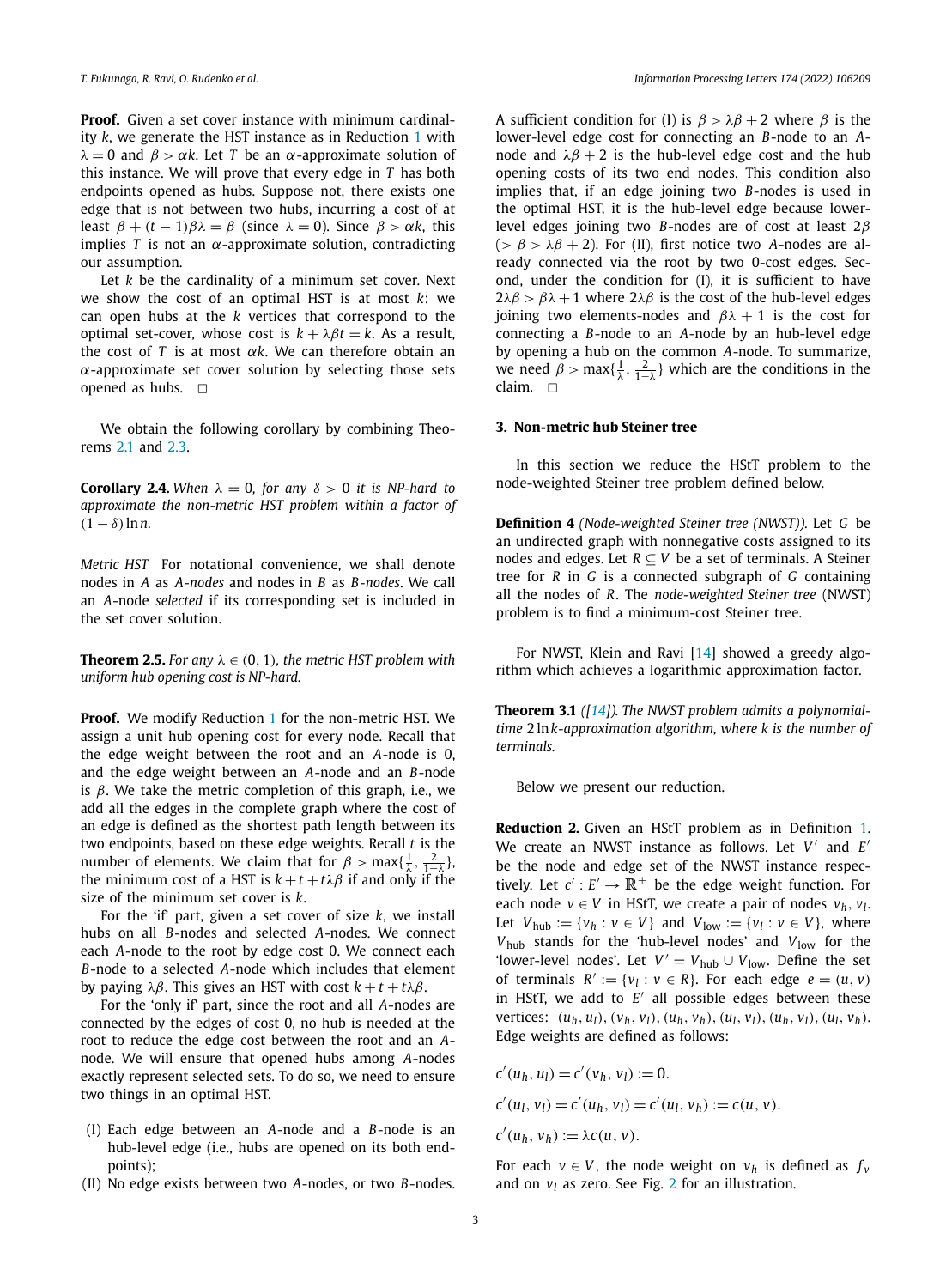<span id="page-3-0"></span>

**Fig. 2.** Edge weights in Reduction [2.](#page-2-0)

**Theorem 3.2.** *If we have a γ -approximation algorithm for the NWST problem, then there exists a γ -approximation algorithm for the HStT problem.*

**Proof.** First, we show that the optimal value of the reduced NWST instance is at most that of the given HStT instance. Let *T* be a hub Steiner tree *T* of cost  $c(T)$  in the HStT instance. We construct a Steiner tree  $T'$  of cost at most *c(T )* for the reduced NWST instance. For hub-level edges  $(u, v)$  in *T*, we add  $(u_h, v_h)$ ,  $(u_h, u_l)$ ,  $(v_h, v_l)$  to *T'*. For lower-level edges  $(u, v)$  in *T*, we add  $(u_l, v_l)$  to *T'*. It is straightforward to verify that  $T'$  has the same cost as  $T$ . Next we show *T'* is indeed a Steiner tree that connects terminals in  $R'$ . Consider any pair of nodes  $(u, v)$  in  $R$ ; Since *T* is a Steiner tree in HStT, there exists a path that connects *u* and *v* in *T*. Call this path *P*. We will find a path  $P'$ in  $T'$  that connects  $u_l$  and  $v_l$  as follows: for any hub-level edge  $(a, b)$  in *P*, add edges  $(a_l, a_h)$ ,  $(a_h, b_h)$ ,  $(b_h, b_l)$  to *P*<sup>'</sup>. For any lower-level edge  $(a, b)$  in *P*, add an edge  $(a<sub>l</sub>, b<sub>l</sub>)$ . It is easy to see that  $P'$  indeed connects  $u_1$  and  $v_1$ .

Next, we prove the opposite direction. Let  $T'$  be a feasible Steiner tree spanning *R* for the NWST instance. We show that there exists a hub Steiner tree *T* with cost  $c(T) \leq c'(T')$  for the HStT instance. For each hub-level node  $v_h \in V_{\text{hub}}$  spanned by *T'*, we install a hub on *v* in *T*. For each edge  $(u_h, v_h)$  in *T'* where  $u_h, v_h \in V_{\text{hub}}$ , we add an upper level edge  $(u, v)$  to *T*. For edges of the form  $(u_h, v_l)$  or  $(u_l, v_l)$ , we add a lower-level edge  $(u, v)$ . For the remaining edges in  $T'$ , we do nothing. Arbitrarily delete edges to remove cycles in *T* as necessary. It is easy to verify that *T* connects all terminals of *R* and has cost no more than  $c'(T')$ .  $\Box$ 

As a corollary of Theorems [3.1](#page-2-0) and 3.2, we obtain the following result.

**Corollary 3.3.** *There is a polynomial-time* 2 ln*k-approximation algorithm for the non-metric H St T problem, where k is the number of terminals.*

# **4. Metric hub Steiner tree**

In the previous section, we reduced the HStT problem to the NWST problem. In this section, we show that, if the edge-costs are metric, the HStT problem can be reduced to the edge-weighted Steiner tree (EWST) problem, the special case of the NWST in which all node costs are zero. The EWST problem admits a number of constant-factor approximations. The currently known best approximation factor is  $\rho_{ST} = \ln 4 + \epsilon \approx 1.38$  [[18,19](#page-5-0)].



**Fig. 3.** Convert a HStT to a Steiner tree where the terminal set  $R =$  ${a, b, c, d}$ . On the left, squares (disks, resp.) indicate hubs (non-hubs, resp.). On the right, the corresponding Steiner tree uses two vertical edges, two lower-level edges and one hub-level edge.

**Theorem 4.1** ([\[18,19](#page-5-0)]). For any constant  $\epsilon > 0$ , there is a *polynomial-time*  $(ln 4 + \epsilon)$ *-approximation algorithm for the EWST problem.*

**Reduction 3.** Let  $V'$  and  $E'$  be the vertex and edge set of the instance we reduce to. Let  $c': E' \to \mathbb{R}^+$  be the edge weight function. For each node  $v \in V$  in HStT, we create a pair of nodes  $v_h$ ,  $v_l$ . Let V' be the set of all newly created nodes. Define the set of terminals  $R' := \{v_1 :$  $v \in V$ }. For each edge  $e = (u, v)$  in HStT, we add to  $E'$ the following edges  $(u_h, v_h), (u_l, v_l), (u_h, u_l), (v_h, v_l)$ . Edge weights are defined as:  $c'(u_h, v_h) := \lambda c(u, v), c'(u_l, v_l) :=$  $c(u, v), c'(u_h, u_l) := f_u, c'(v_h, v_l) := f_v$ . Call the metric completion of this graph  $G' = (V', E')$ .

For ease of presentation, we define the following partition of *E*<sup>'</sup>: *H* := { $(u_h, v_h) : u, v \in V$ },  $L := \{(u_l, v_l) : u, v \in V\}$  $V$ ,  $J := \{ (v_h, v_l), v \in V \}$ ,  $K := \{ (u_h, v_l), (u_l, v_h) : u, v \in V \}$ , where *H* stands for hub-level edges, *L* for lower-level edges, *J* for vertical edges and *K* for cross edges.

**Theorem 4.2.** *If there exists a γ -approximation algorithm for the EWST problem, then there exists a* 2*γ -approximation algorithm for the metric HStT problem.*

**Proof.** First, we show that from a hub Steiner tree *T* in *G*, we can construct a Steiner tree *T'* in *G'* whose cost is the same as  $T$ . Next, we show that for any Steiner tree  $T'$ spanning *R'* in *G'*, we can construct a hub Steiner tree *T* in  $G$  with total cost at most twice the cost of  $T'$ .

For the first part, we define a tree  $T'$  from  $T$  by including all upper-level and lower-level edges in *T* in addition to each edge of the form  $(u_l, u_h)$  that corresponds to installing a hub  $u$  in  $T$ . Then  $T'$  is the required Steiner tree in *G*<sup>'</sup>. See Fig. 3 for an illustration.

For the second part, we first partition edges of  $T'$  into four sets as follows. Define  $E_H := H \cap T'$ ,  $E_L := L \cap T'$ ,  $E_J =$ *J* ∩ *T'*, *E*<sub>*K*</sub> = *K* ∩ *T'*. Recall that for each edge  $(u_h, v_l) \in E_K$ , there exists a shortest path  $P_{u_h v_l}$  from  $u_h$  to  $v_l$  realizing the distance on this edge which only uses edges from *H* ∪ *L* ∪ *J*. Let  $P$  be the set of such paths, i.e.  $P := {P_{u_h v_l}}$ :  $(u_h, v_l) ∈ E_K$ . To construct a hub Steiner tree in *G*, we install hubs  $F := \{v : (v_h, v_l) \in E_l \cup \{P \cap J : P \in \mathcal{P}\}\}\)$ . We add in all edges  $(u, v)$  such that their copies  $(u_h, v_h)$  or  $(u_l, v_l)$ is in  $E$ <sup>*H*</sup> ∪  $E$ <sup>*L*</sup> ∪ {*P* \*J* : *P* ∈ *P*}. Let *S* be the graph constructed as described above. Since *T'* is a Steiner tree, *S* guarantees the connectivity for terminals *R*. We may assume by short-cutting edges that *S* is a tree. Fig. [4](#page-4-0) shows an example of our construction. On the left, solid lines represent edges in the Steiner tree. The dashed path between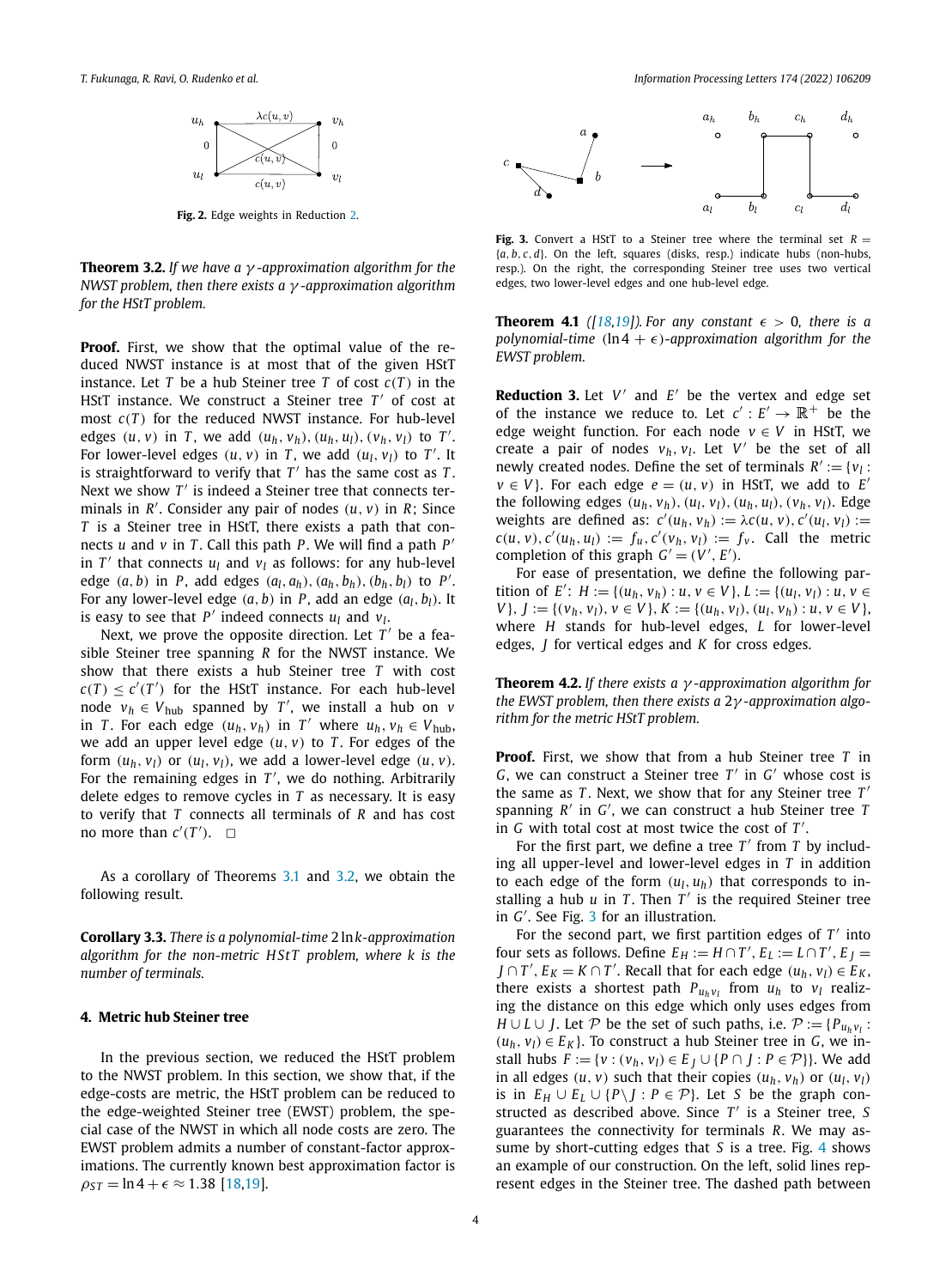<span id="page-4-0"></span>

**Fig. 4.** Convert a Steiner tree to a HStT where the terminal set  $R =$ {*a, b, c,d, e, g*}. By replacing solid edges with shortest paths, we construct *S* (bottom left). Its hub level restriction  $S$ <sup>*H*</sup> contains two components (subtrees): one containing a single edge *(b, c)* and the other containing two edges  $(e, f)$  and  $(f, g)$  where node f is an unhubbed node. By postprocessing (doubling tree edges, taking Eulerian walks and short-cutting on  $S_H$ ), we obtain a valid HStT (bottom right).

 $e_l$  and  $f_h$  represents the shortest path between these two nodes. Similarly for the dashed path between *fh* and *gl*. By definition *S* contains all solid edges except  $(e_l, f_h)$  and  $(f_h, g_l)$  which we replace by four dashed edges.

Let  $S_H$  be the restriction of *S* on the hub-level edges (i.e., the edges  $(u, v)$  added to *S* corresponding to an edge  $(u_h, v_h) \in H$ ). *S*<sup>H</sup> may have multiple connected components, each of which may contain *unhubbed nodes* (for which we do not have vertical edges of the form  $(u_h, u_l)$ in *F* ). In Fig. 4, the left bottom tree corresponds to *S* with two components (subtrees): one containing a single edge  $(b, c)$  and the other containing two edges  $(e, f)$  and  $(f, g)$ where node *f* is an unhubbed node. For each subtree, by doubling the tree, taking an Eulerian walk and shortcutting edges, we can construct a new subtree on only the hubbed nodes with the cost at most doubled w.r.t. the original subtree. The final solution consists of edges from all these new subtrees, as well as edges that are contained in *S* but not in any of the original subtrees. In Fig. 4, the bottom right shows this solution after postprocessing, which short-cuts the visit to node *f* .

Notice any two components are connected by our construction, which implies that this solution is connected. Recall *S* spans the terminal set *R*. As a result, the solution also spans *R*. In particular, it means the solution is a valid HStT whose cost is at most twice the cost of the original Steiner tree. The theorem is then proved by combining the two parts.  $\Box$ 

We get the following corollary from Theorems [4.1](#page-3-0) and [4.2.](#page-3-0)

**Corollary 4.3.** *There is a polynomial-time* 2*ρS T -approximation algorithm for the metric HStT problem, where*  $\rho_{ST} = \ln 4 + \epsilon$ *for any constant*  $\epsilon > 0$ *.* 

# **5. Conclusion**

In this paper, we introduced the HStT problem and presented hardness results and approximation algorithms. Our hardness results rely on reductions from the set cover problem, and approximation algorithms rely on reductions to the node-weighted or edge-weighted instances of Steiner tree.

The generalized network design problem [\[20\]](#page-5-0) is a wellknown generalization of the Steiner tree problem (including the Steiner forest problem e.g.), where the connectivity constraint is specified by a proper set-function over the node set *V* . The greedy algorithm of Klein and Ravi [\[14](#page-5-0)] is known to work for the node-weighted version of this generalized network design problem. It is not hard to verify that Reduction [2](#page-2-0) works for this generalization without any modification. As a result, we can obtain an approximation algorithm for the two-level hub version of this generalized network design problem with logarithmic performance ratio. It is also straightforward to extend our reduction of metric HStT to the hub network design version of the generalized network design problem with metric edge costs.

Extending Theorem [2.3](#page-1-0) for  $\lambda > 0$  is open. Requiring that the hub level network in the solution consists of a single connected component is a practically motivated extension that merits further study in future work.

# **Declaration of competing interest**

The authors declare that they have no known competing financial interests or personal relationships that could have appeared to influence the work reported in this paper.

# **Acknowledgement**

We thank Patrick Briest of McKinsey & Company who introduced us to the two-level logistic network design problem based on his consulting experience.

#### **References**

- [1] M. [Andrews,](http://refhub.elsevier.com/S0020-0190(21)00124-1/bibD6976DF63675961F39D958F467F36C82s1) L. Zhang, The access network design problem, in: Proceedings. 39th Annual Symposium on the [Foundations](http://refhub.elsevier.com/S0020-0190(21)00124-1/bibD6976DF63675961F39D958F467F36C82s1) of Computer Science, IEEE, 1998, [pp. 40–49.](http://refhub.elsevier.com/S0020-0190(21)00124-1/bibD6976DF63675961F39D958F467F36C82s1)
- [2] A. [Balakrishnan,](http://refhub.elsevier.com/S0020-0190(21)00124-1/bib79B49030496D700E59B7BAF77C5E4BCBs1) T.L. Magnanti, P. Mirchandani, Modeling and heuristic worst-case [performance](http://refhub.elsevier.com/S0020-0190(21)00124-1/bib79B49030496D700E59B7BAF77C5E4BCBs1) analysis of the two-level network design problem, Manag. Sci. 40 (7) (1994) [846–867.](http://refhub.elsevier.com/S0020-0190(21)00124-1/bib79B49030496D700E59B7BAF77C5E4BCBs1)
- [3] T. Carpenter, H. Luss, [Telecommunications](http://refhub.elsevier.com/S0020-0190(21)00124-1/bibD61A9615D1C51AC5168E2B6829CABE73s1) access network design, in: Handbook of Optimization in [Telecommunications,](http://refhub.elsevier.com/S0020-0190(21)00124-1/bibD61A9615D1C51AC5168E2B6829CABE73s1) Springer, 2006, [pp. 313–339.](http://refhub.elsevier.com/S0020-0190(21)00124-1/bibD61A9615D1C51AC5168E2B6829CABE73s1)
- [4] M. Andrews, Hardness of [buy-at-bulk](http://refhub.elsevier.com/S0020-0190(21)00124-1/bibDA2940901B66997E6049BD1B442539BAs1) network design, in: 45th Annual IEEE Symposium on [Foundations](http://refhub.elsevier.com/S0020-0190(21)00124-1/bibDA2940901B66997E6049BD1B442539BAs1) of Computer Science, 2004. Proceedings, IEEE, 2004, [pp. 115–124.](http://refhub.elsevier.com/S0020-0190(21)00124-1/bibDA2940901B66997E6049BD1B442539BAs1)
- [5] C. Chekuri, M.T. Hajiaghayi, G. Kortsarz, M.R. [Salavatipour,](http://refhub.elsevier.com/S0020-0190(21)00124-1/bibB7B20C6B26421C2ABA8D6FA0A195E26Fs1) Approximation algorithms for [nonuniform](http://refhub.elsevier.com/S0020-0190(21)00124-1/bibB7B20C6B26421C2ABA8D6FA0A195E26Fs1) buy-at-bulk network design, SIAM J. Comput. 39 (5) (2010) [1772–1798.](http://refhub.elsevier.com/S0020-0190(21)00124-1/bibB7B20C6B26421C2ABA8D6FA0A195E26Fs1)
- [6] F.S. Salman, J. Cheriyan, R. Ravi, S. Subramanian, [Approximating](http://refhub.elsevier.com/S0020-0190(21)00124-1/bibCDA86D8109CB30095C27195837608F59s1) the single-sink [link-installation](http://refhub.elsevier.com/S0020-0190(21)00124-1/bibCDA86D8109CB30095C27195837608F59s1) problem in network design, SIAM J. Control Optim. 11 (3) (2001) [595–610.](http://refhub.elsevier.com/S0020-0190(21)00124-1/bibCDA86D8109CB30095C27195837608F59s1)
- [7] K. Talwar, The single-sink [buy-at-bulk](http://refhub.elsevier.com/S0020-0190(21)00124-1/bibC538121938E3D7549A3F52DBC9B77B58s1) lp has constant integrality gap, in: International Conference on Integer [Programming](http://refhub.elsevier.com/S0020-0190(21)00124-1/bibC538121938E3D7549A3F52DBC9B77B58s1) and Combinatorial [Optimization,](http://refhub.elsevier.com/S0020-0190(21)00124-1/bibC538121938E3D7549A3F52DBC9B77B58s1) Springer, 2002, pp. 475–486.
- [8] S. Guha, A. Meyerson, K. Munagala, A constant factor [approximation](http://refhub.elsevier.com/S0020-0190(21)00124-1/bib6305FF3EA6FD97D07BBFC5FAA21F4A85s1) for the single sink edge [installation](http://refhub.elsevier.com/S0020-0190(21)00124-1/bib6305FF3EA6FD97D07BBFC5FAA21F4A85s1) problem, SIAM J. Comput. 38 (6) (2009) [2426–2442.](http://refhub.elsevier.com/S0020-0190(21)00124-1/bib6305FF3EA6FD97D07BBFC5FAA21F4A85s1)